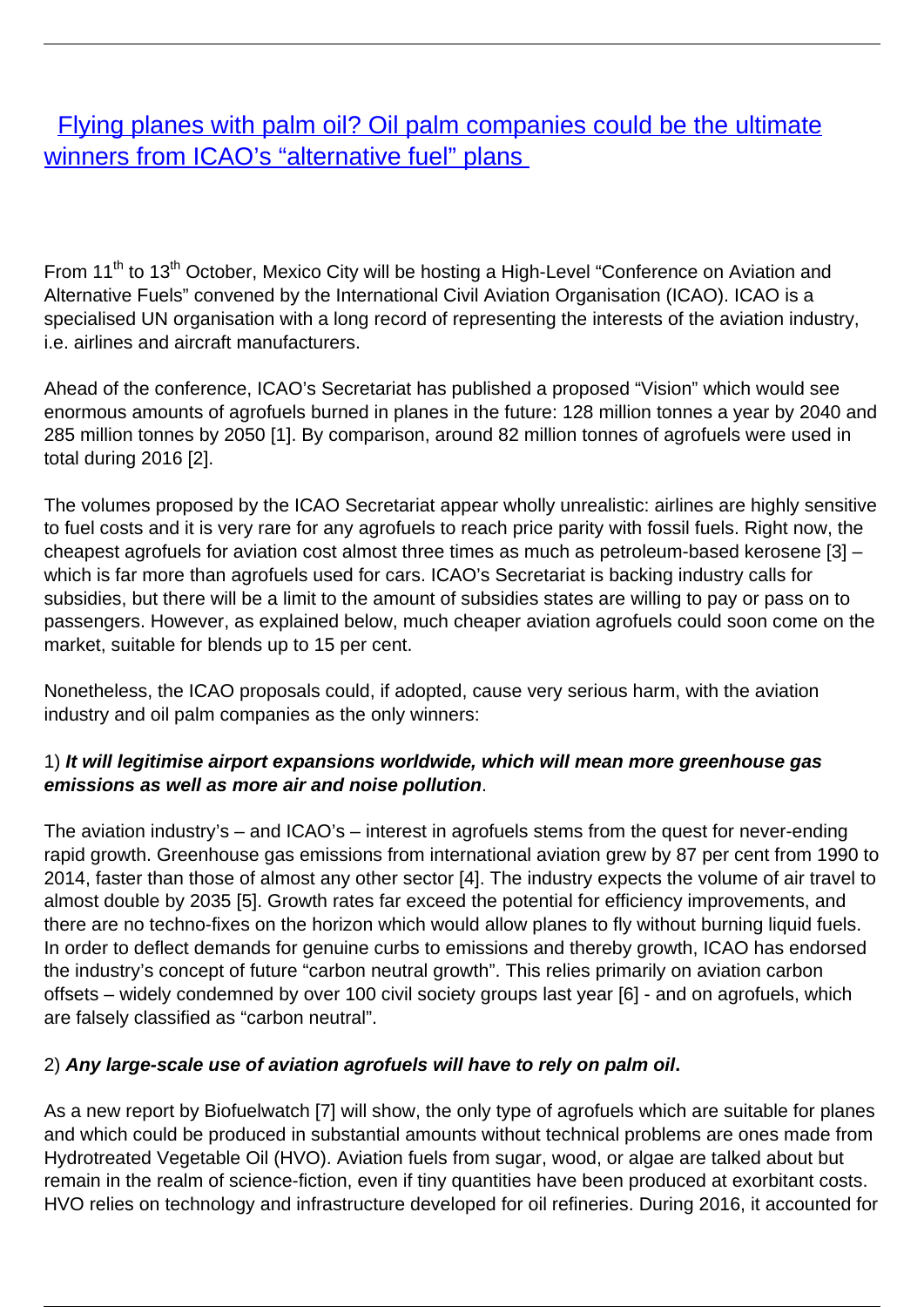4 per cent of global agrofuel production, but grew more than ten times as fast as agrofuels overall [8]. At present, HVO fuels for planes are substantially more expensive than HVO diesel used in cars. However, companies expect that the cheaper HVO diesel will soon be approved for up to 15 per cent blends with petroleum-based jet fuel, which means that simply extending existing agrofuel subsidies to aviation could be enough to create a significant new market. Feedstock accounts for 60-80 per cent of the cost of HVO fuels, and palm oil is by far the cheapest, apart from waste cooking oil and animal fats, which are in scarce supply. Moreover, the actual refining process is cheaper for palm oil than for other vegetable oils.

As I wrote in WRM May's bulletin [9], HVO production has been responsible for the steep increase in palm oil use in EU agrofuels in recent years, so if airlines were to start using it on a large scale, too, palm oil use would inevitably grow further.

So far, airlines have avoided using palm oil on any of the limited number of flights with agrofuel blends, because they fear bad publicity. ICAO will certainly not come out publicly 'endorsing' palm oil. Yet, it is impossible to see how aviation agrofuels could be scaled up without using palm oil.

One option for getting palm oil into plane engines is being pursued by the largest HVO producer, Neste Oil: Neste controversially classifies a fraction of crude palm oil as a "residue" [10], and it refuses to disclose how much of its "78% wastes and residues" consist of such palm oil. At the same time, Indonesia and Malaysia have stepped up pressuring the EU not to "discriminate" against palm oil in agrofuels, using and threatening to use trade negotiations and agreements to protect their growing markets [11]. Once an aviation agrofuel market exists, similar pressures and tactics can be expected.

## 3) **Even if a new market for aviation agrofuels remains small, the mere hype about it could trigger more land-grabbing for and investment in palm oil.**

Hype about a future market can have just as severe impacts as actual demand. Thus, NGO ActionAid found that by May 2013, European investors had acquired 6 million hectares of land in sub-Saharan Africa for agrofuel production for the EU. Yet the EU has imported hardly any agrofuel feedstock from Africa. Land grabbing on such a vast scale was legitimised and incentivised by a mere "promise" of future demand.

Opposing the push for aviation agrofuels – both in ICAO and in different countries and regions – will thus be vital to prevent yet another market for palm oil emerging and fuelling plantation growth. At the same time, it is important for civil society not to inadvertently play into the hands of plantation companies by exaggerating the likely scale of such a future market and thus contributing to the hype about it.

Almuth Ernsting, almuthbernstinguk [at] yahoo.co.uk

Biofuelwatch, <http://www.biofuelwatch.net/>

[1] Proposed ICAO Vision on Aviation Alternative Fuels, 2017, <https://www.icao.int/Meetings/CAAF2/Documents/CAAF.2.WP.013.4.en.pdf>

[2] BP Statistical Review of World Energy, June 2017,

[bp.com/content/dam/bp/en/corporate/pdf/energy-economics/statistical-review-2017/bp-statistical](http://www.bp.com/content/dam/bp/en/corporate/pdf/energy-economics/statistical-review-2017/bp-statistical-review-of-world-energy-2017-renewable-energy.pdf)[review-of-world-energy-2017-renewable-energy.pdf](http://www.bp.com/content/dam/bp/en/corporate/pdf/energy-economics/statistical-review-2017/bp-statistical-review-of-world-energy-2017-renewable-energy.pdf)